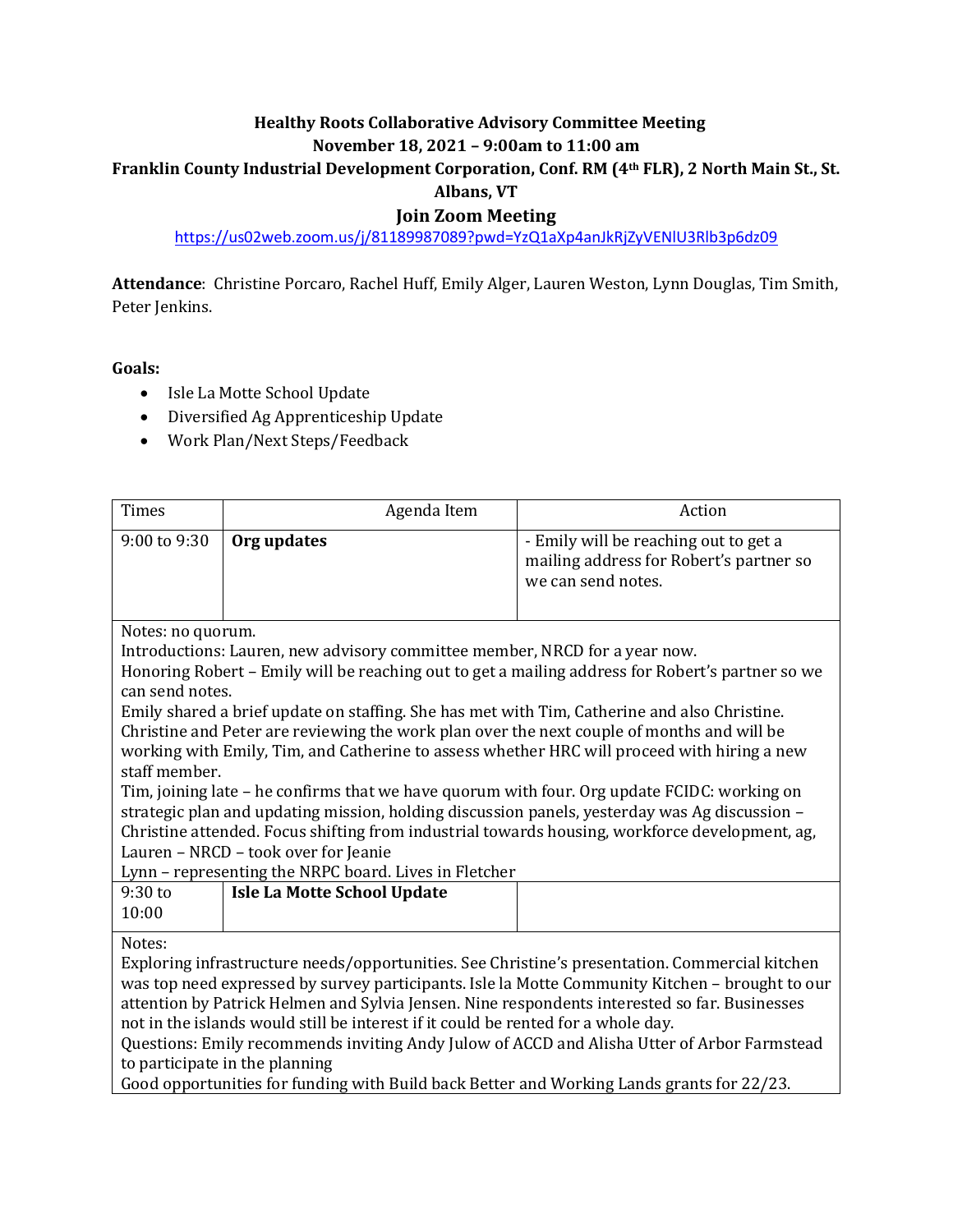Emily - GISD will decide by July 2022 if they want to keep the Isle la Motte school. Town of Isle la Motte has the right of first refusal if GISD does not keep it. This means by the end of the spring it will be helpful to have a plan for use. Can we have a foot in the door? Renters in the building could help make the case for GISD to keep the building.

Lynn – asks if we have contacted the VT Health Department. Waste water and permitting is really important. Emily says let's get this on the agenda.

Tim – wonders if we could have access to the site and hold an open house with the 9 respondents and get a sense of how they view the space, what they need. They could start building ownership in the space.

Christine – sulfur smell in the building.

Tim – will contact Chevalier Well Drilling to get some information on this.

Rachel – asks what is our involvement in the long term.

Christine – Based on the makeup of HRC right now the vision would be more a producer cooperative, doubtful that HRC would have capacity to run and staff this space Rachel- asked about what Hall's is up to.

Christine – with school consolidation in other areas this could be a model for other school buildings around the state.

Lauren – sharing that there would be agency of ag? Funding. From Statehouse to Farmhouse event people said that East Sheldon is an ideal location.

Christine – shared Abbey Group involvement/opportunity

Emily – thinking about how to serve communities best without duplicating too many things Lauren – did we hear from any producers who said they would not be interested

Christine – no. realized that distance is not a big issue but would be interested to know more feedback from producers that are not interested.

Tim – can draw from NY as well.

| $10:00$ to | Diversified Ag Apprenticeship |  |
|------------|-------------------------------|--|
| 10:30      | <b>Update</b>                 |  |

Notes: funding by EDA for us to explore the diversified ag apprenticeship program. Koi did a lot of work on this. Initially this was going to be a certified apprenticeship with school credit, but this proved difficult. Schools and farmers are interested. Koi found the Pasa Agriculture Diversified Ag Apprenticeship (DVA) in PA. See Christine's presentation. The Pasa DVA is 18+ and their representative shared that this proved much easier from a legal standpoint than high school age. Tim – connecting to the FCIDC ag panel discussion. For students who haven't grown up on a farm this is connected. BFA presentations

Christine – pre-apprenticeship program of Pasa Agriculture and an opportunity for us to do something similar

Wanted to share this information with the Agency of Ag – shared with Abbey Willard of AoAg. This could be a state wide program

Lauren – shared about the Regeneration Corps – connect with them

Rachel – Richford group involved ag training and meat processing training.

Tim – still in search of an individual to operate the facility

Rachel – is there a need for this – farmers can't even find employees

Christine – base pay for farmers and apprentices would make this competitive

Lauren – wondering if this would be animal farms as well diversified veg

Christine – meat and veggie seems good. There is the Dairy Grazers apprenticeship program Lauren – equity is important to keep in mind throughout.

Lynn – have you had conversations with the UVM farmer training program. Farm safety is critical. Christine – safety would be included in curriculum

Lynn – more concerned about farm safety – not all farms are equal on this